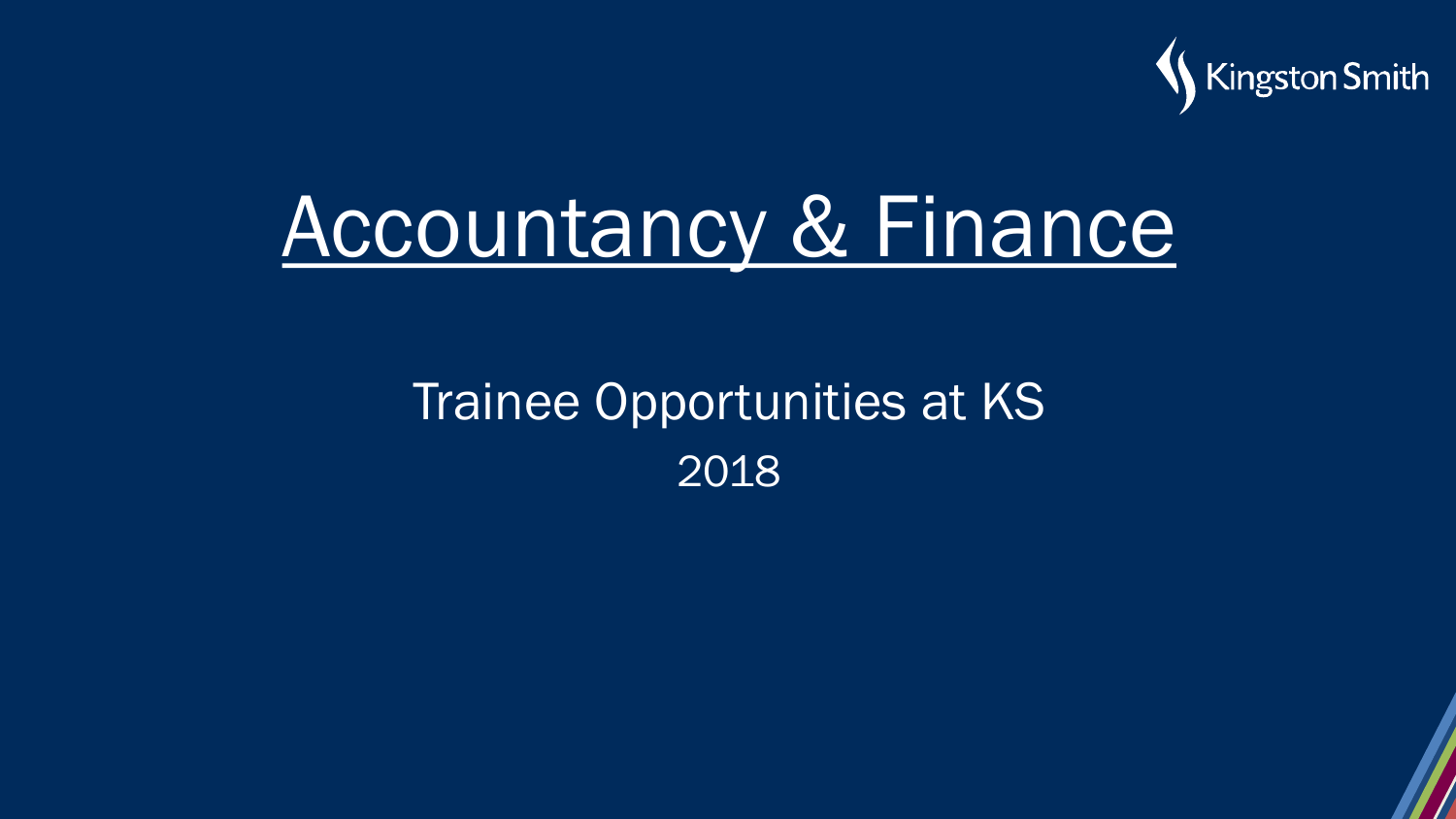

Areas of Accounting & Finance

School Leaver vs Graduate?

Career Progression

My KS experience

Entry Requirements

Questions!

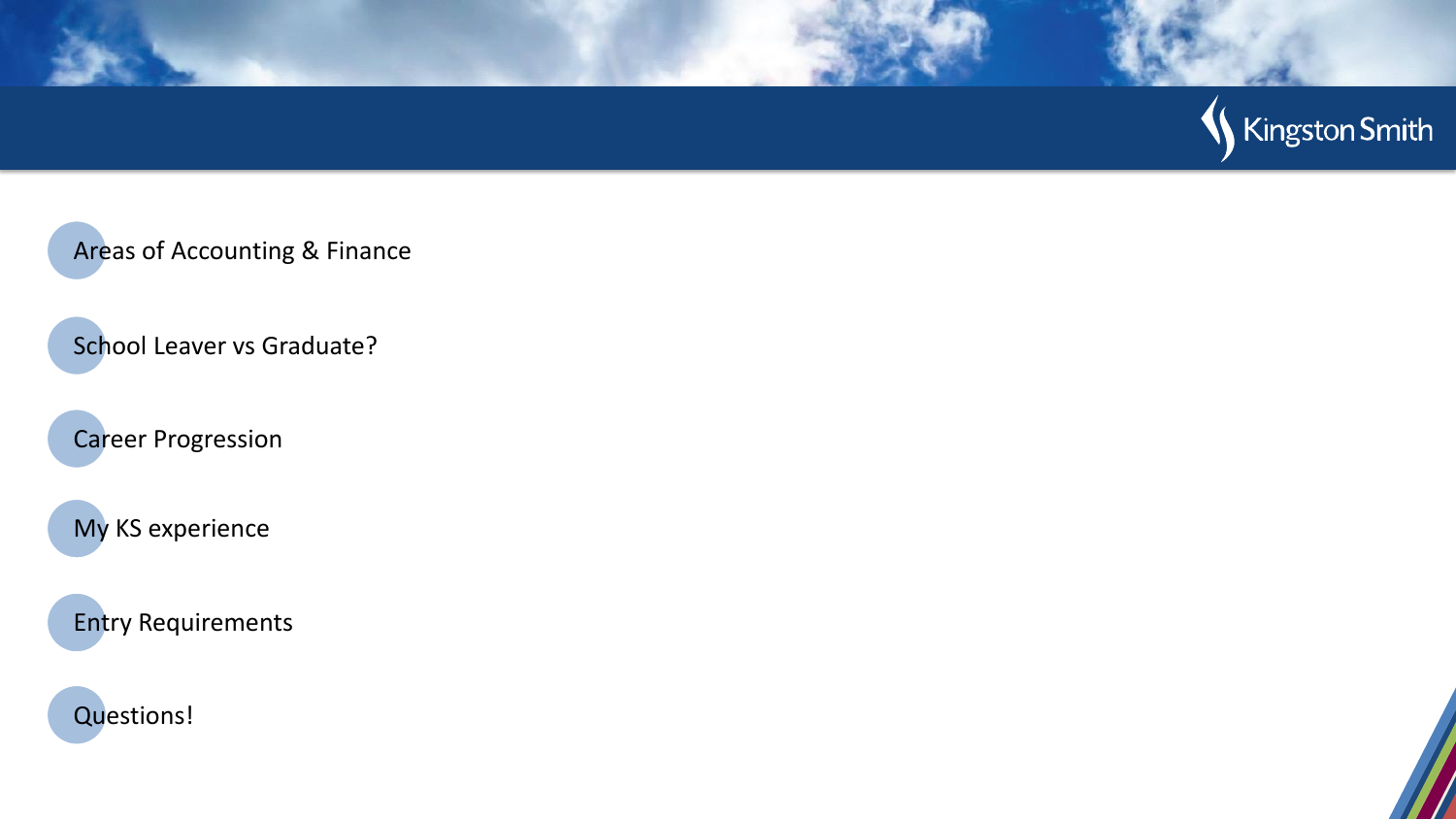#### Areas of Accounting & Finance



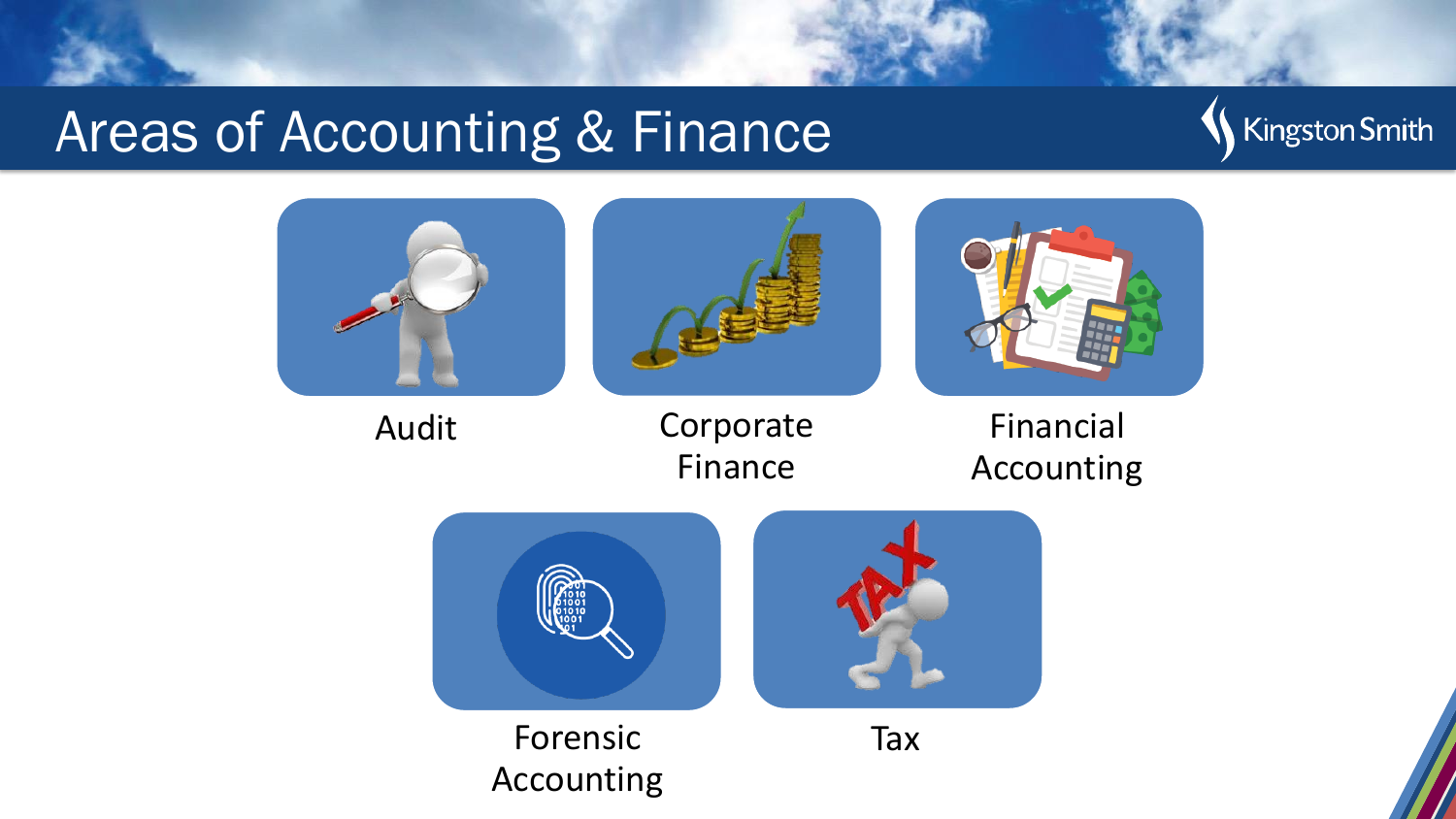### Training Programmes



#### **AAT/ACA – 4 Years**

School leaver after A levels **Graduate after University with a 2.2** degree

#### **ACA – 3 Years (after University)**

Graduate after University with a 2.1 degree

AAT qualified trainee

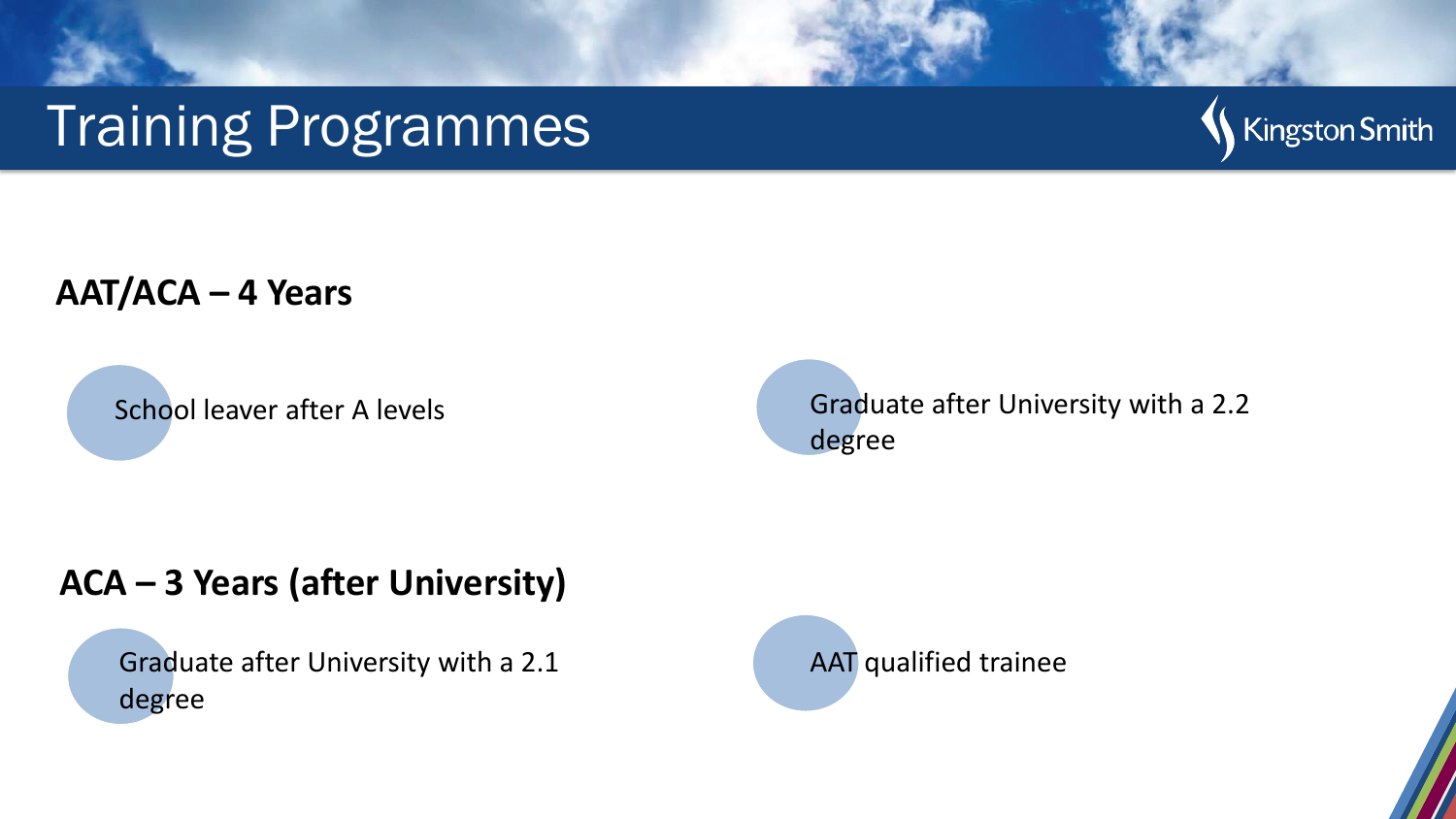#### What is the AAT?



AAT stands for the Association of Accounting Technicians

It is a technician level qualification which entitles those who have completed the exams and obtained relevant supervised work experience to call themselves accountants

Level 3 and 4 completed at Kingston Smith

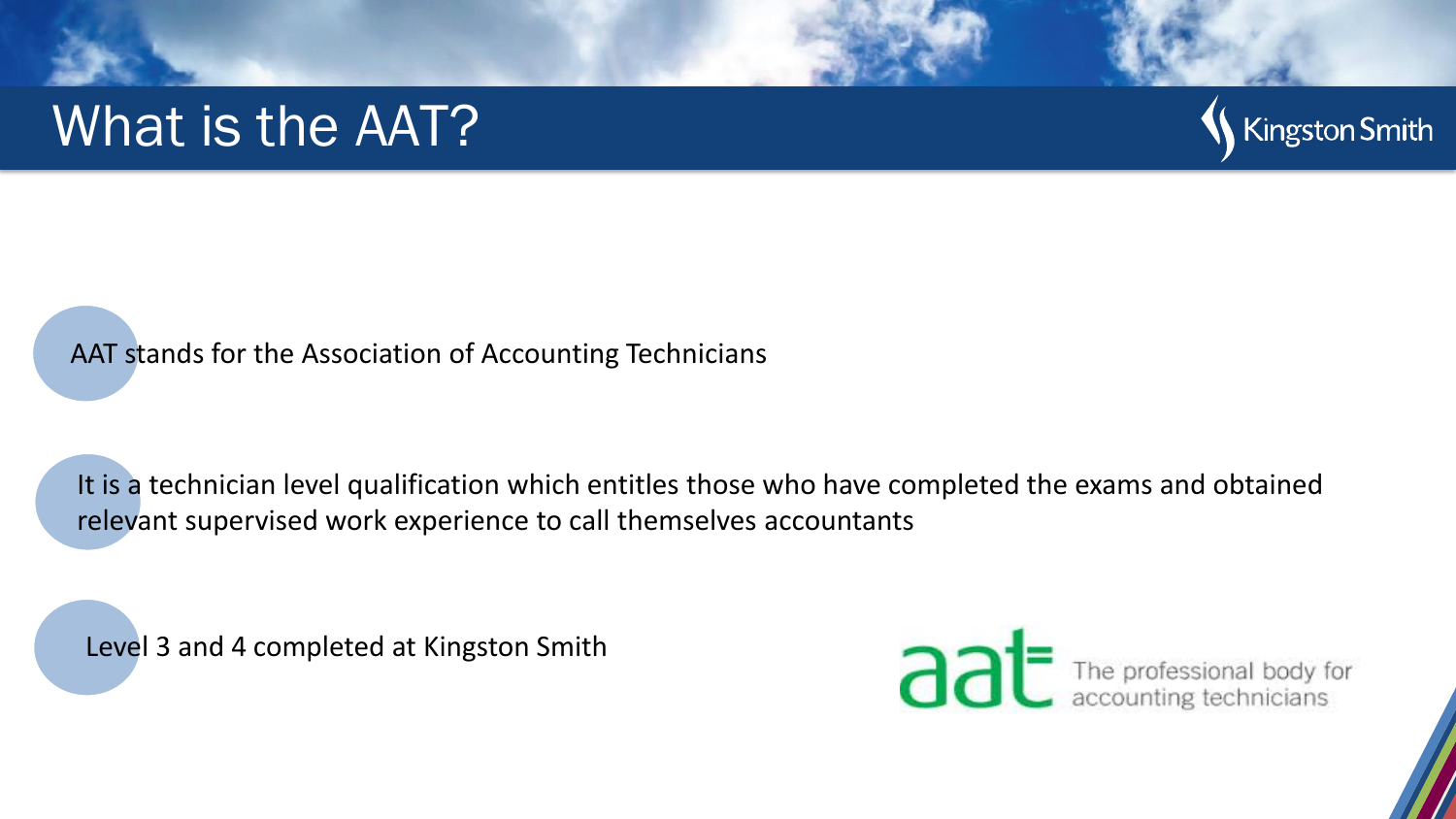#### What is the ACA?



The ACA is a world leading professional qualification from ICAEW (The Institute of Chartered Accountants in England and Wales)

To become an ICAEW Chartered Accountant, you must complete the ACA qualification

The ACA qualification is one of the most advanced learning and professional development programmes available

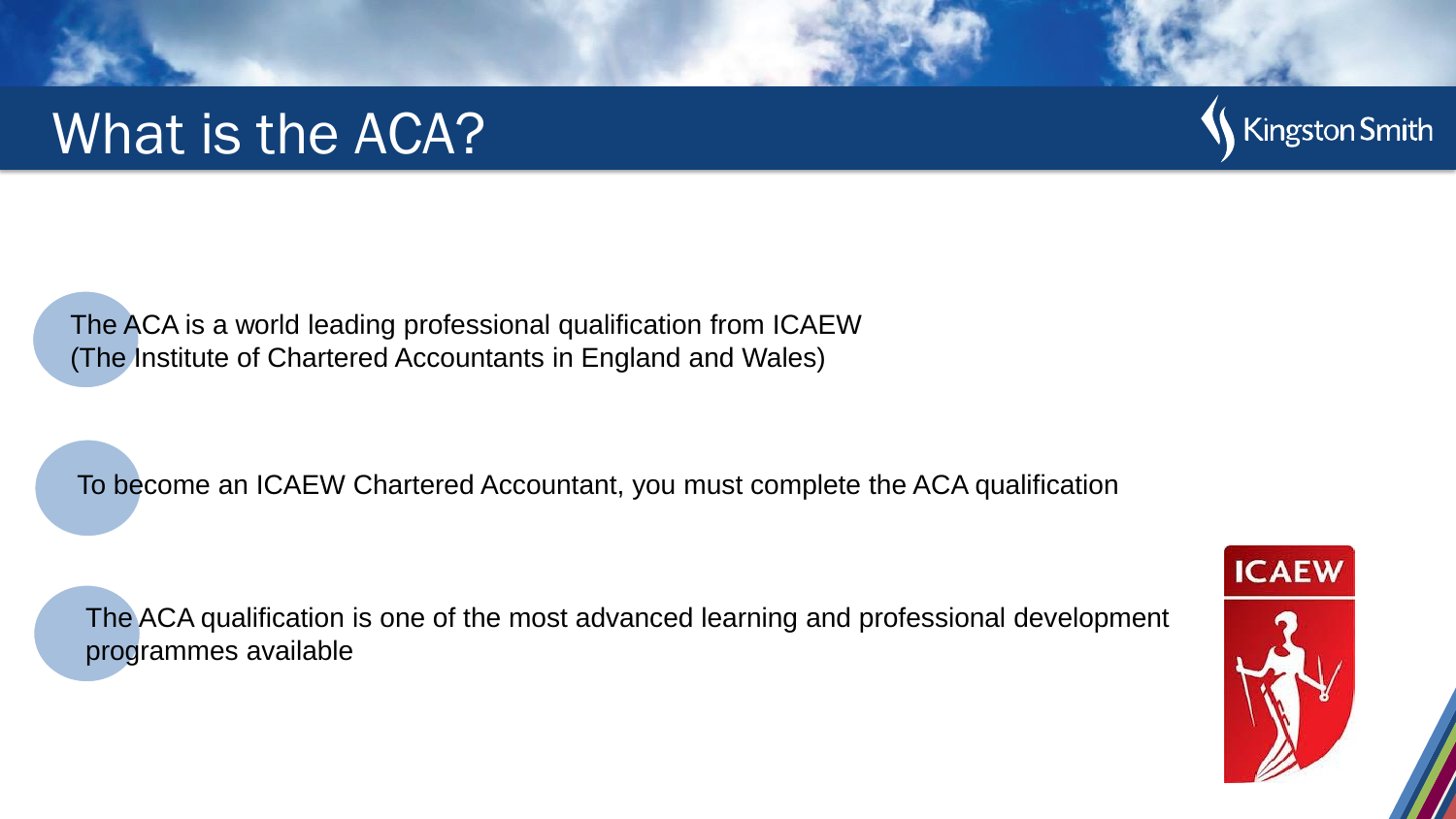#### Why choose the AAT route?



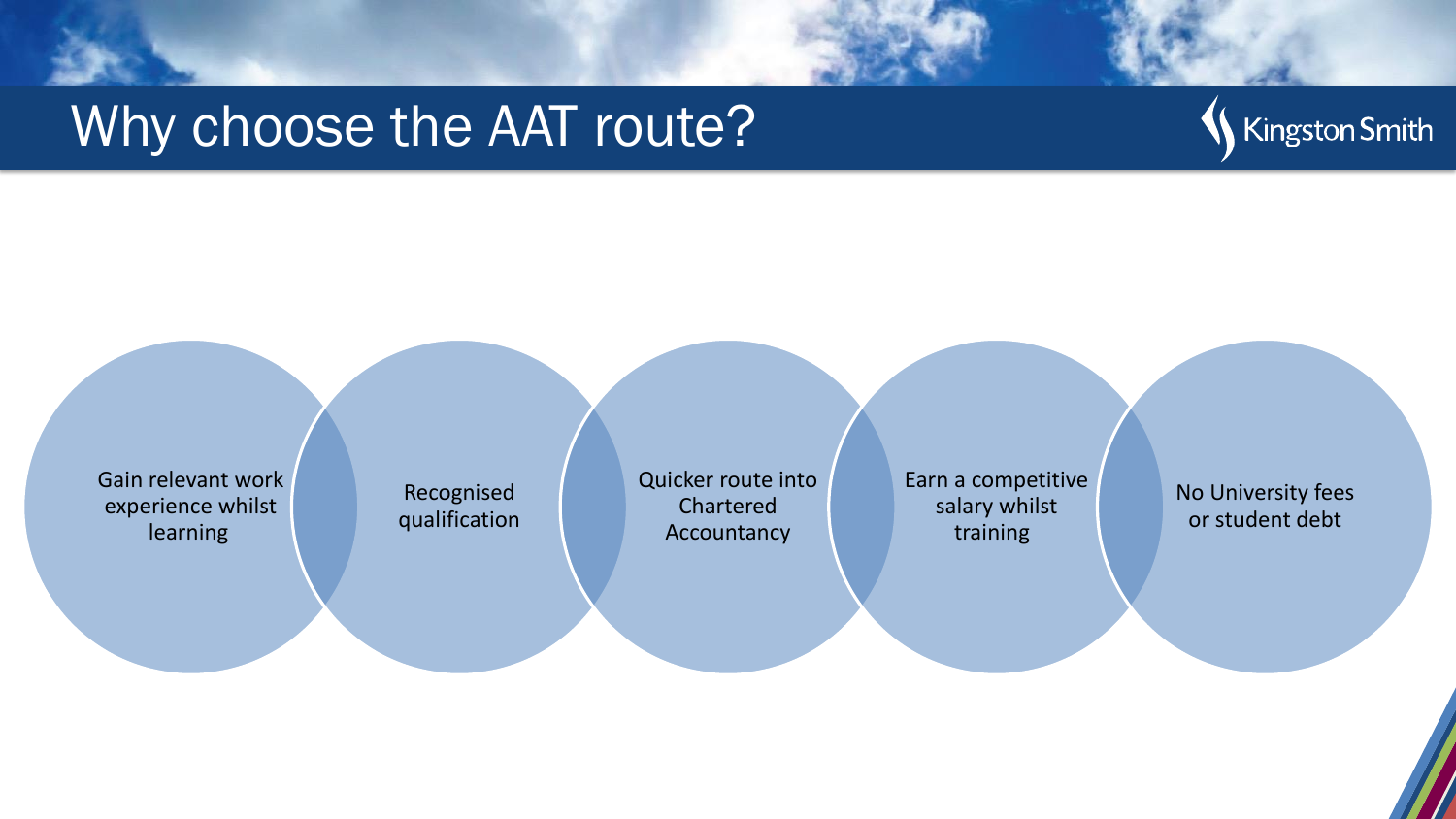### What work will you do as a trainee?





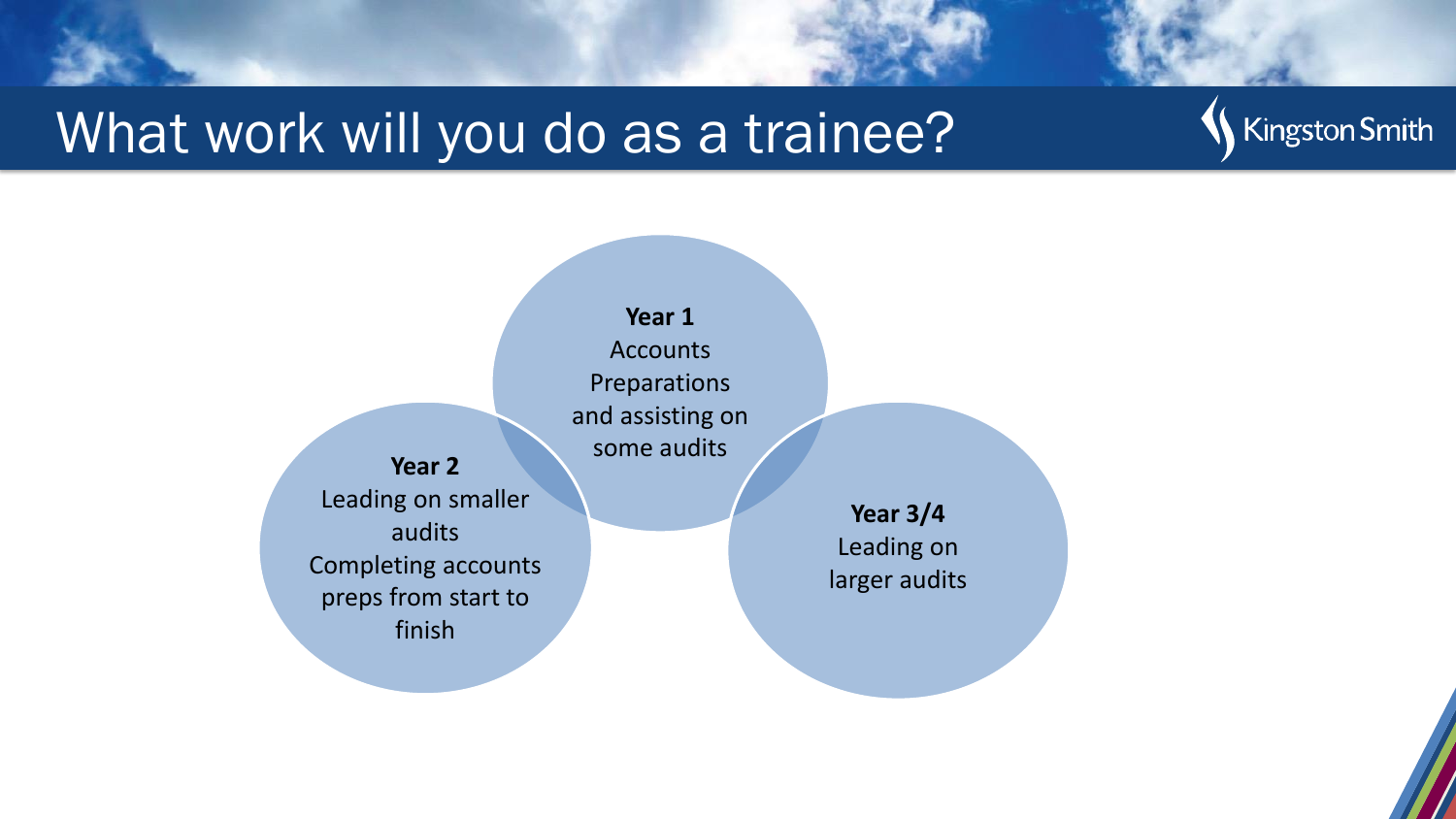#### Exam Passes = Salary increases



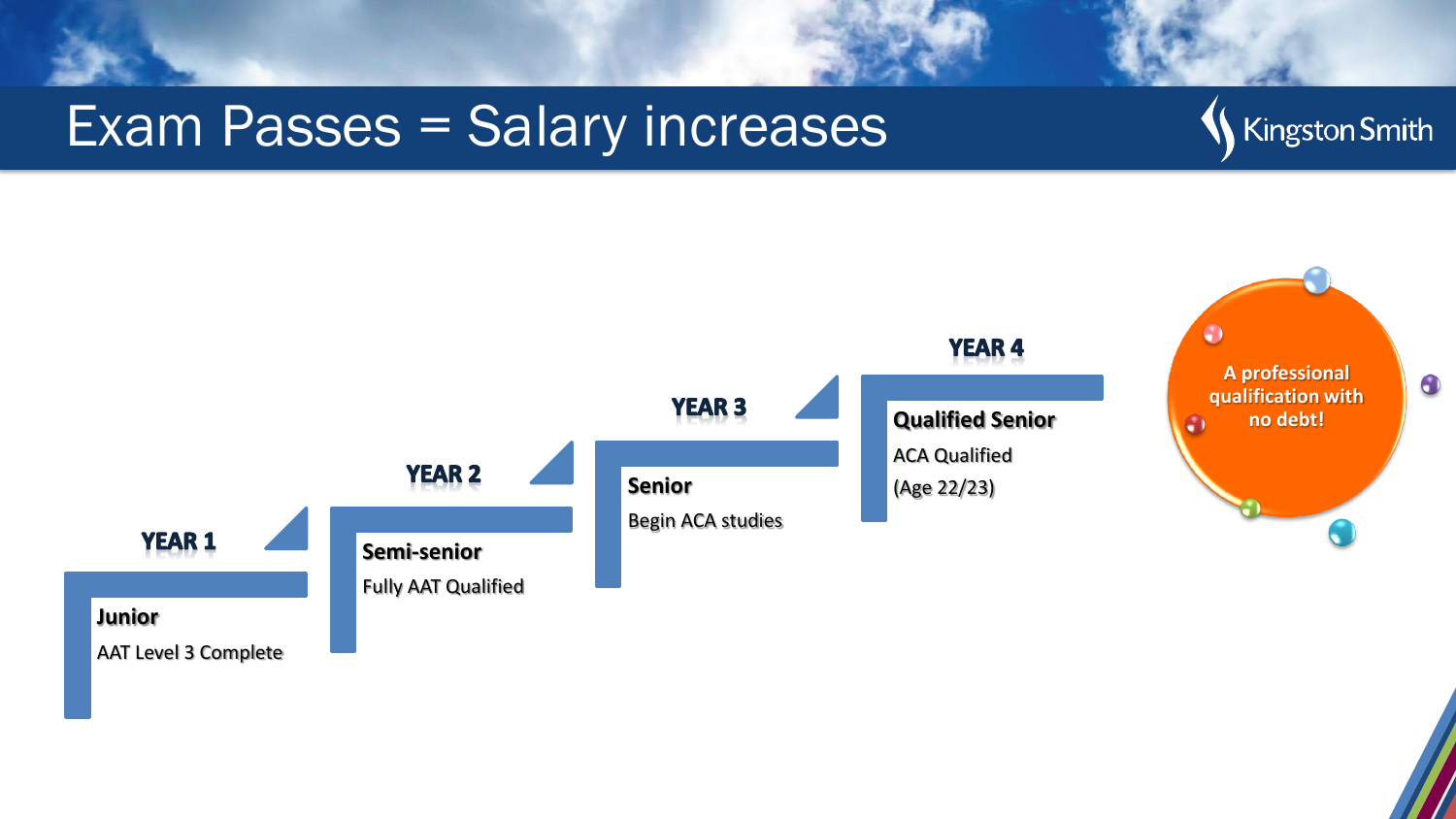## My KS experience

Joined Sept 2017 as an AAT School Leaver

Completed AAT Level 3 studies

Attended College in Islington (London) for 4 weeks

Worked at our City Office, Leicester Square, Chelsea Harbour, Suffolk & more

KS Action Day

Work Social events



Kingston Smith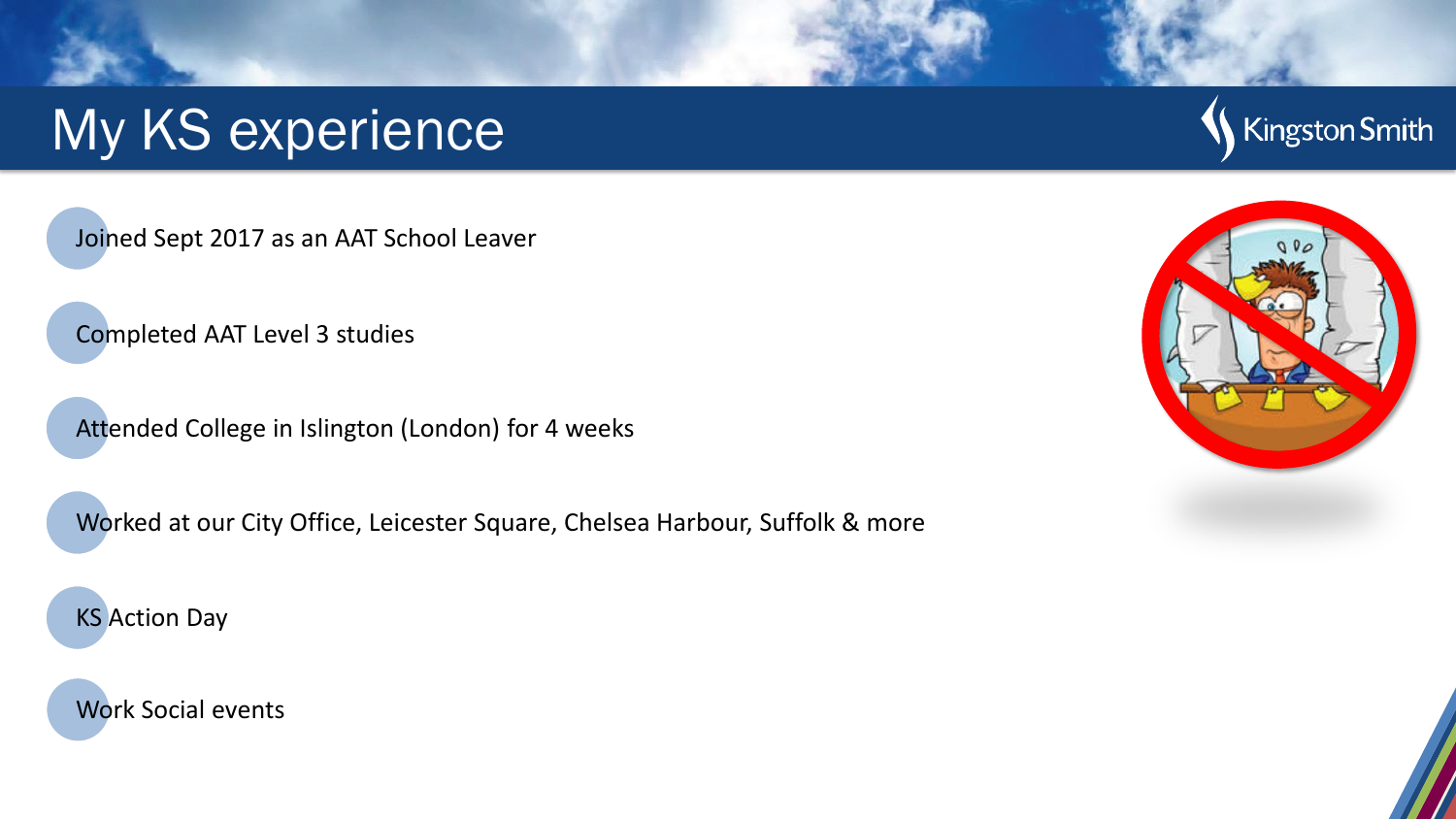### Sounds good? What next?



#### Entry Requirements

Varies from Firm to Firm

Strong GCSEs in Maths & English

Confident, Personal & Articulate Individuals



Some Commercial Work Experience

For **AAT**

At least 3 A levels (or equivalent) at Grade C or above

For **ACA** Achieved a Degree Level 2:1 (or above) at University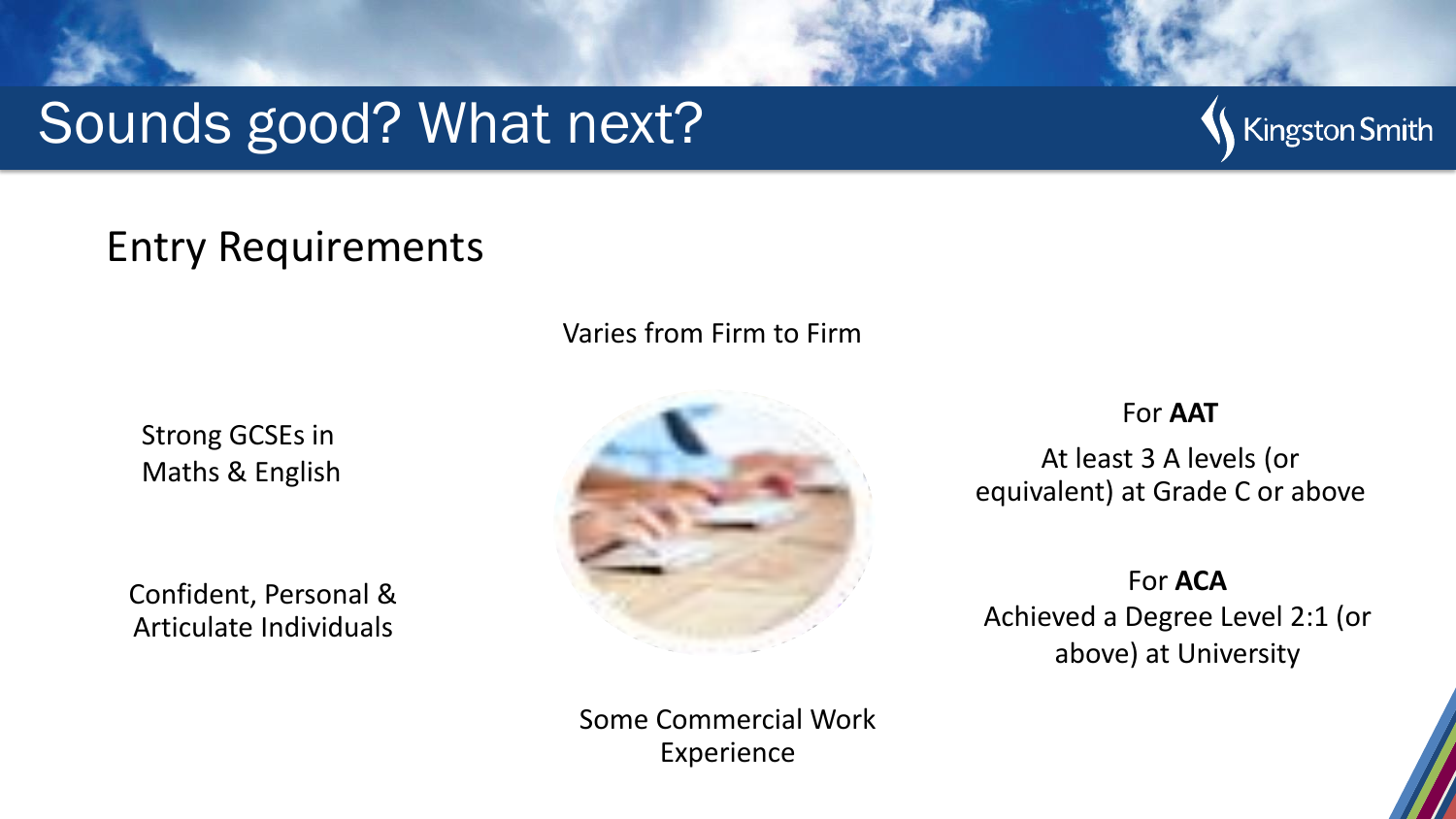



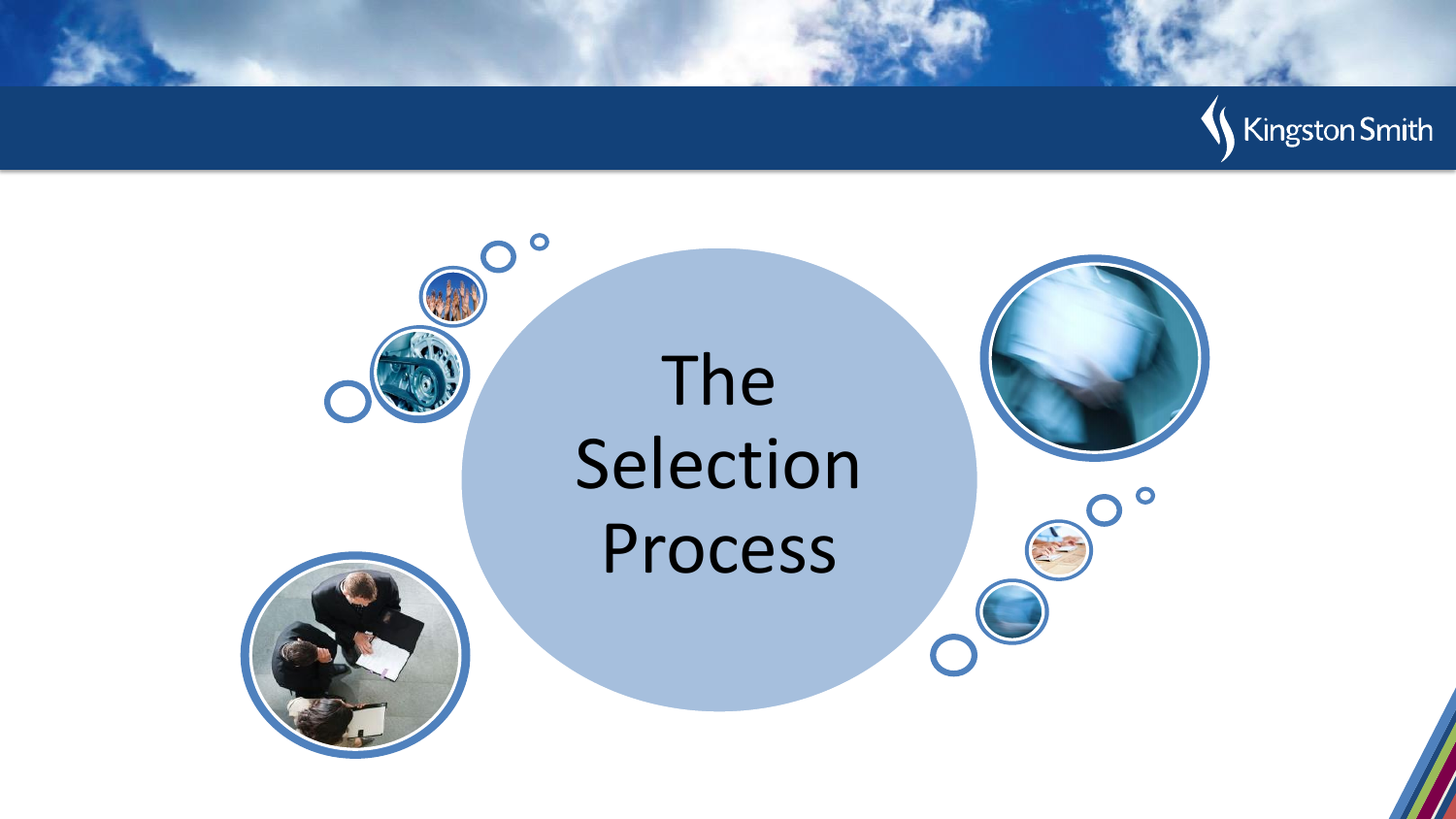#### What to expect....



Online Application Form

Online Numerical and Verbal Reasoning Tests

Telephone Interview

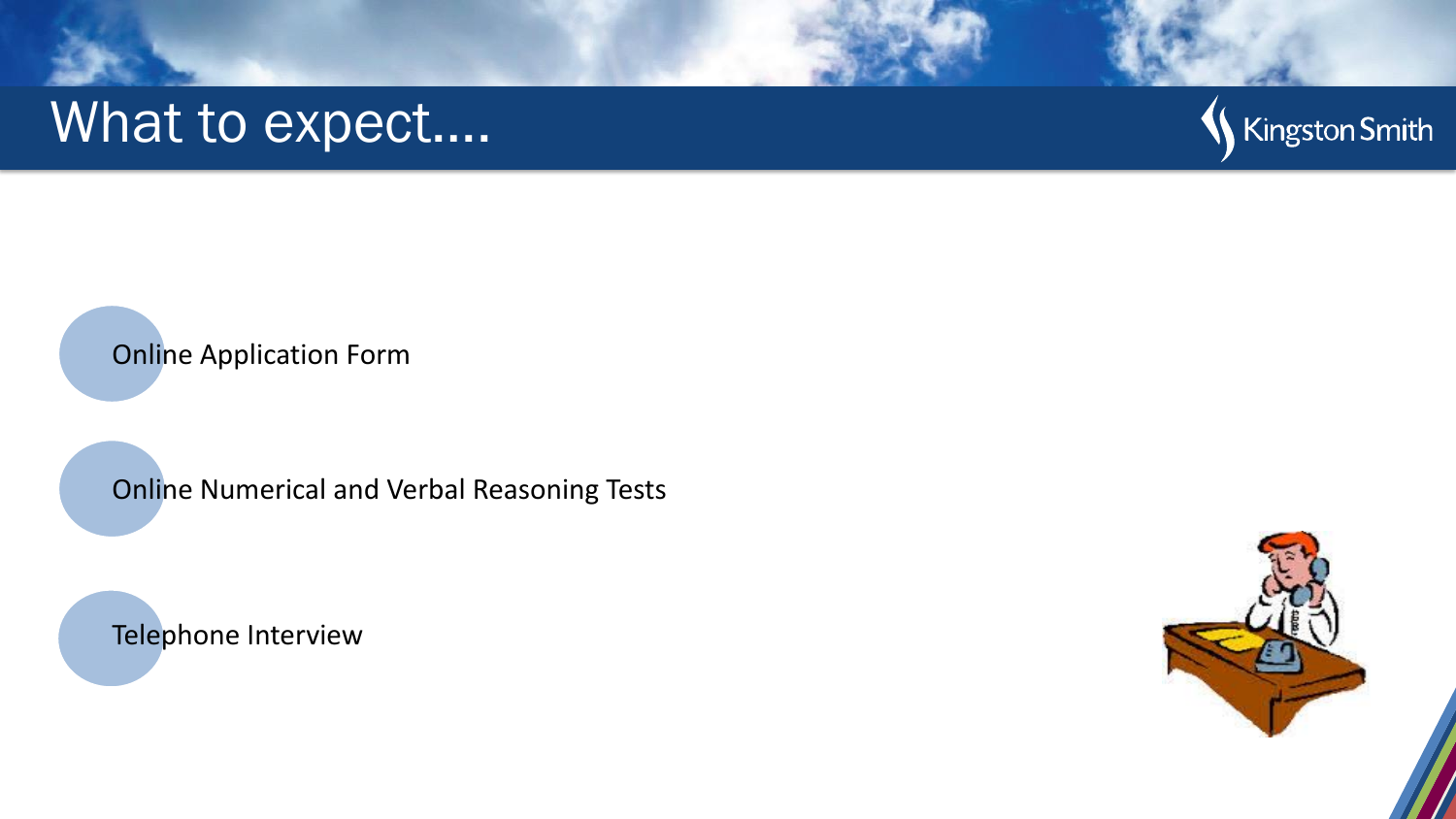#### All previous stages passed…

Assessment Day

Numerical & Verbal Reasoning Paper Tests

Team Exercise

3 minute Presentation

Interviews - 1<sup>st</sup> Stage - HR Team 2<sup>nd</sup> Stage - HR Partner



Kingston Smith